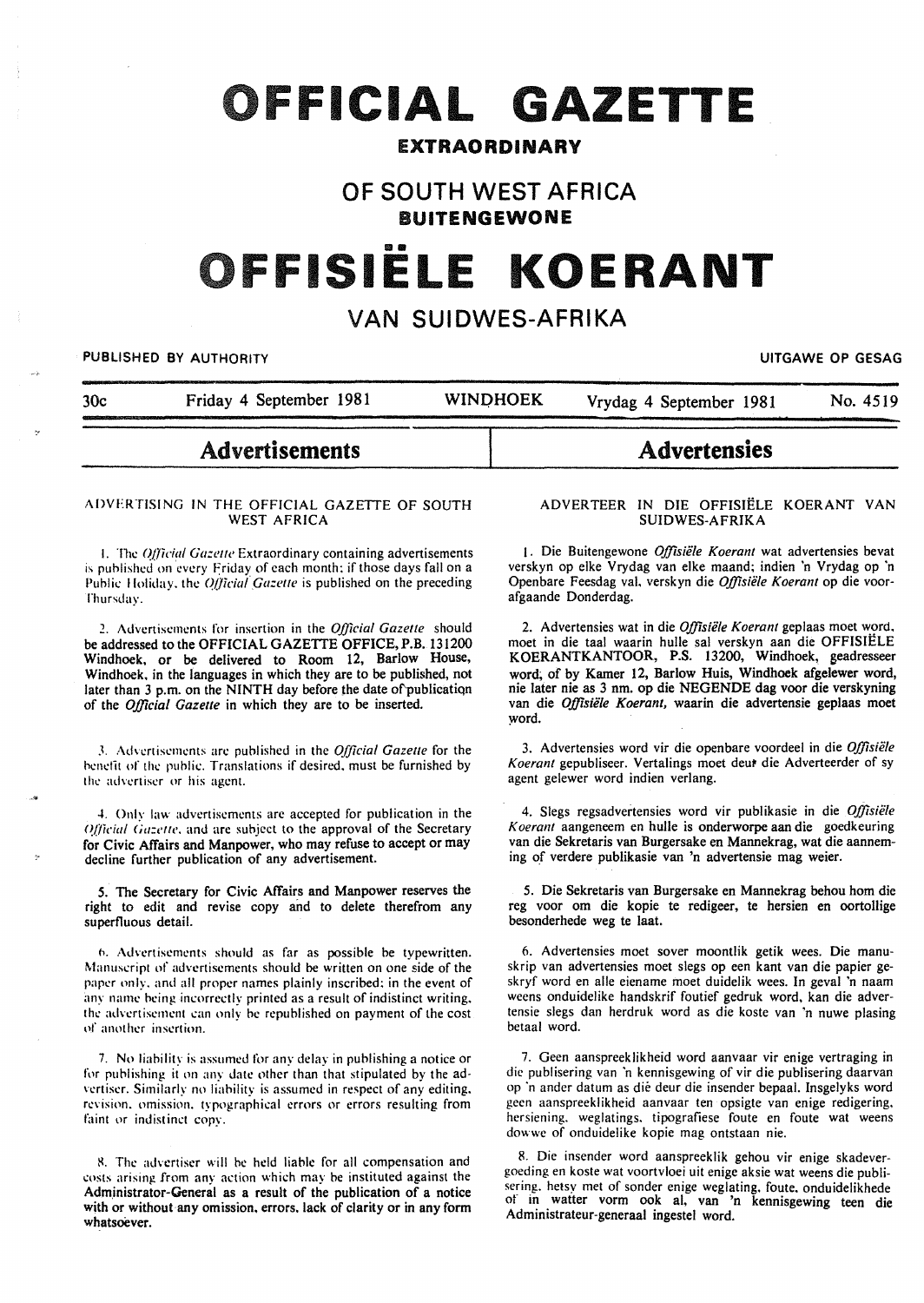9. The subscription for the *Official Gazette* is R 12,50 per annum, post free in this Territory and the Republic of South Africa, obtainable from Messrs. The Suidwes-Drukkery Limited, P.O. Box 2196, Windhoek. Postage must be prepaid by overseas subscribers. Single copies of the *Official Gazette* may be obtained from The Suidwes-Drukkery, Limited, P. 0. Box 2!96, Windhoek, at the price of 30 c per copy. Copies are kept in stock for only two years.

10. The charge for the insertion of notices is as follows and is payable in the form of cheques, bills, postal or money orders:

### LIST OF FIXED TARIFF RATES

*Standardised notices* 

*Rate per insertion*  R

2.00 2.00 4.00 2.50

0.80

11.00 25.00

37.00 7.00

7.00

14.00 37.00 37.00 4,00 4,00

18.00

6.00 15.00

| Administration of Estates Acts notices: Forms J. 297 |       |
|------------------------------------------------------|-------|
|                                                      | 2.00  |
|                                                      | 5.00  |
|                                                      | 5.00  |
|                                                      | 25.00 |
|                                                      | 6.00  |
| Insolvency Act and Company Acts notices: J 28, J 29, |       |
|                                                      | 4.00  |

N.B. - Forms 2 and 6 -- additional statements according to word count table. added to the basic tariff.

| Naturalisation notices (including a reprint for the ad- |
|---------------------------------------------------------|
|                                                         |
| Slum Clearance Court notices, per premises              |
| Third party insurance claims for compensation           |
| Unclaimed moneys - only in the extraordinary            |
| Official Gazette, closing date 15 January (per en-      |
| try of "name. address and amount")                      |

#### *Non-standardised notices*

### Company notices:

| Short notices: Meetings, resolutions, offer of com-<br>promise, conversion of company, voluntary<br>windings-up: closing of transfer or members'<br>registers and/or declaration of dividends                                                                                                           |
|---------------------------------------------------------------------------------------------------------------------------------------------------------------------------------------------------------------------------------------------------------------------------------------------------------|
| Declaration of dividend with profit statements, in-                                                                                                                                                                                                                                                     |
| Long notices: Transfers, changes with respect to<br>shares or capital, redemptions, resolutions, volun-<br>Liquidator's and other appointees' notices<br>Liquor Licence notices (in extraordinary Gazettes,<br>viz. June/Tvl. November/Cape, January/O.F.S.,<br>April/Natal), per bilingual application |
| Orders of the Court:<br>Provisional and final liquidations or sequestra-<br>tions<br>Reductions or changes in capital mergers, offer of<br>Judicial managements, <i>curator bonis</i> and similar<br>Supersessions and discharge of petitions (J 158)                                                   |
| Sales in execution and other public sales:<br>Public auctions, sales and tenders:                                                                                                                                                                                                                       |

| r aont auctions, sales and tenders. |
|-------------------------------------|
|                                     |
|                                     |
|                                     |
|                                     |
|                                     |

9. Die jaarlikse intekengeld op die *Offisiele K oeranr* is R 12.50 posvry in hierdie Gebied en die Republiek van Suid-Afrika, verkrygbaar by die here Die Suidwes-Drukkery Beperk, Posbus 2196, Windhoek. Oorsese intekenaars moet posgeld vooruit betaal. Enkel eksemplare van die Offisiële Koerant is verkrygbaar van die here Die Suidwes-Drukkery Beperk, Posbus 2196, Windhoek, teen 30c per eksemplaar: Eksemplare word vir slegs twee jaar in voorraad gehou.

10. Die koste vir die plasing van kennisgewings is soos volg en is betaalbaar by wyse van tjeks, wissels, pos- of geldorders:

#### LYS VAN VASTE TARIEWE

| Gestandaardiseerde kennisgewings                                                                                                                                                                  | Tarief per<br>plasing |
|---------------------------------------------------------------------------------------------------------------------------------------------------------------------------------------------------|-----------------------|
|                                                                                                                                                                                                   | R                     |
|                                                                                                                                                                                                   | 6.00<br>5.00          |
| Boedelwettekennisgewings: Vorms J. 297, J. 295. J.                                                                                                                                                | 2.00                  |
| Derdeparty-assuransie-eise om skadevergoeding<br>Insolvensiewet- en maatskappywettekennisgewings: J                                                                                               | 2.50                  |
|                                                                                                                                                                                                   | 4.00                  |
| L.W. - Vorms 2 en 6 - bykomstige verklarings<br>volgens woordetal-tabel, toegevoeg tot die basiese<br>tarief.                                                                                     |                       |
| Naamsverandering (vier plasings)<br>Naturalisasiekennisgewings (insluitende 'n herdruk vir                                                                                                        | 25.00                 |
|                                                                                                                                                                                                   | 2.00                  |
| Onopgeëiste geld - slegs in die buitengewone Offi-                                                                                                                                                |                       |
| siële Koerant, sluitingsdatum 15 Januarie (per in-                                                                                                                                                |                       |
| skrywing van "naam, adres en bedrag")                                                                                                                                                             | 0.80                  |
|                                                                                                                                                                                                   | 5.00                  |
| Slumopruimingshofkennisgewings. per perseel                                                                                                                                                       | 4.00                  |
| Verlore lewensversekeringspolisse                                                                                                                                                                 | 2.00                  |
| Nie-gestandaardiseerde kennisgewings<br>Dranklisensie-kennisgewings (in buitengewone Offi-<br>siële koerante, t.w. Junie/Tvl. November/Kaap,<br>Januarie/O.V.S., April/Natal) per tweetalige aan- |                       |
|                                                                                                                                                                                                   | 7.00                  |
| Geregtelike en ander openbare verkope:                                                                                                                                                            |                       |
|                                                                                                                                                                                                   | 18.00                 |
| Openbare veilings, verkope en tenders:                                                                                                                                                            |                       |
|                                                                                                                                                                                                   | 6.00                  |
|                                                                                                                                                                                                   | 15.00                 |
|                                                                                                                                                                                                   | 23,00                 |
| Handelsmerke in Suidwes-Afrika                                                                                                                                                                    | 11.00                 |
| Likwidateurs en ander aangesteldes se kennisgewings                                                                                                                                               | 7.00                  |
| Maatskappykennisgewings:                                                                                                                                                                          |                       |
| Kort kennisgewings: Vergaderings, besluite, aan-                                                                                                                                                  |                       |
| bod van skikking, omskepping van maatskappy.                                                                                                                                                      |                       |
|                                                                                                                                                                                                   |                       |
| vrywillige likwidasies. ens.; sluiting van oordrag-                                                                                                                                               |                       |
| of lederegisters en/of verklarings van dividende.<br>Verklaring van dividende met profytstate, notas in-                                                                                          | 11.00                 |
|                                                                                                                                                                                                   | 25.00                 |
| Lang kennisgewings: Oordragte, veranderings met                                                                                                                                                   |                       |
| betrekking tot aandele of kapitaal, aflossings, be-                                                                                                                                               |                       |
| sluite. vrywillige likwidasies                                                                                                                                                                    | 37.00                 |
|                                                                                                                                                                                                   |                       |
| Orders van die Hof:                                                                                                                                                                               |                       |
| Voorlopige en finale likwidasies of sekwestrasies                                                                                                                                                 | 14.00                 |
| Verlatings of veranderings in kapitaal, samesmel-                                                                                                                                                 |                       |
| Geregtelike besture, kurator bonis en soortgelyke                                                                                                                                                 | 37.00                 |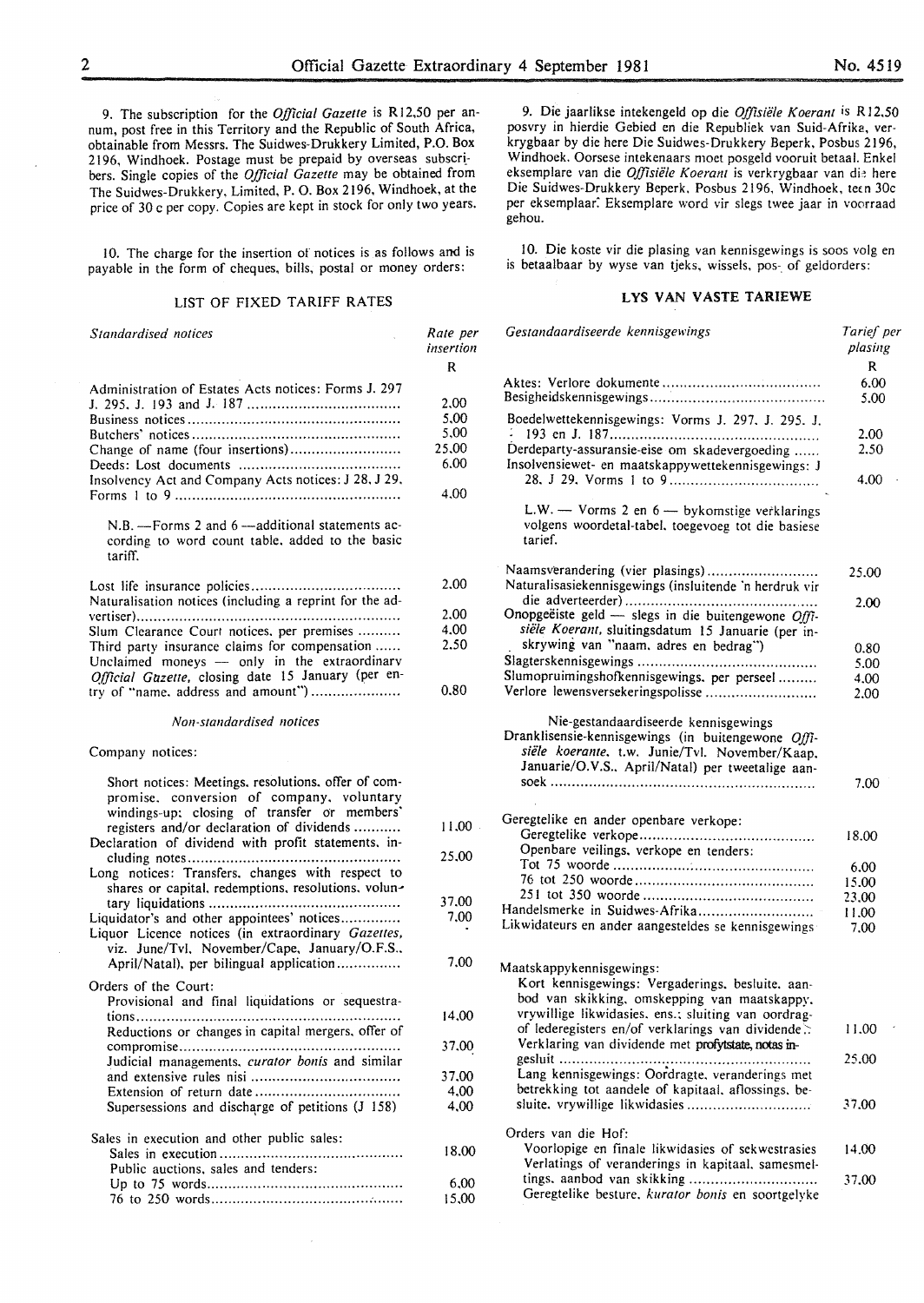11,00

|  |  | 23,00 |  |
|--|--|-------|--|

# Vorm/Form J 187

# LIQUIDATION AND DISTRIBUTION ACCOUNTS IN DECEASED ESTATES LYING FOR INSPECTION

Trade marks in South West Africa ...................... .

In terms of section  $35(5)$  of Act 66 of 1965, notice is hereby given that copies of the liquidation and distribution accounts (first and fmal, *unless otherwise stated)* in the estates specified below will be open for the inspection of all persons interested therein for a period of 21 days (or shorter or longer *if specially stated)* from the date speculed or from the date of publication hereof, whichever may be the later, and at the offices of the Masters and Magistrates as stated.

Should no objection thereto be lodged with the Masters concerned during the specified period, the executors will proceed to make payments in accordance with the accounts.

508/80- PIEHL Ernst Contrad Bruno 070 204 5021 004 21, Hegel Street, Academia, S:W.A. 9000 Windhoek WindhoekC. J. Hinrichsen· c/o Lorentz & Bone Windhoek

399/80 - HESTER Hilde Helmeringhausen S.W.A. Windhoek/Swakopmund Windhoek C.J. Hinrichsen p/a Lorentz & Bone, Wjndhoek

66/81 - SMITH Jan Hendrik 100416 5006 00 9 Posbus 462, Gobabis' Gobabis Windhoek Mev. J.M. van Eck, Tzaneen

376/80 - COETZEE Michael Christiaan 5308155036009 Windhoek Distrik Supplementary First & Final Windhoek Barclays-National Bank Limited Windhoek

1840/80- LOUW Nicolaas van der Westhuizen 540308 5059 00 5 Cress Close 5 Vredenberg, Bellville Ronelle Louw (gebore Engelbrecht) 541101 0048 00 1 Windhoek Kaapstad Barclays-Nasionale Bank Beperk Windhoek

# Vorm/Form J 193 NOTICE TO CREDITORS IN DECEASED ESTATES

All persons having claims against the estates mentioned below are hereby called upon to lodge their claims with the executors concerned, within 30 days (or otherwise as indicated) calculated from the date of publication hereof. The information is given in the following order: Estate number, surname and christian names, date of birth, identity number, last address, date of death; surviving spouse's names, surname date of birth and identity number; name and address of executor or authorised agent, period allowed for lodgement of claims if *other than* 30 *days.* 

343/81 - HAGENKÖTTER Karl Heinz 25 04 19023 230425 5004 10 1 Prudential Insurance Co, Windhoek 05 08 1981 F.M. Oehl Windhoek

36/81 ~ HAMBRECHT Friedrich 23 11 1931311123 5013 00 2 Plaas Kumakams, distrik Matalhöhe 28 07 1981 F.M. Oehl Windhoek

304/81 - CUPIDO Llewellen Amorose 29 Mei 1961 6i05.29 5098 207 Windhook Volks-kas Beperk Pretoria

|                                                    | 37.00 |
|----------------------------------------------------|-------|
|                                                    | 4.00  |
| Tersydestellings en afwysings van petisies (J 158) | 4.00  |

# LIKWIDASIE- EN DISTRIBUSIEREKENING IN BESTORWE BOEDELS WAT TER INSAE LÊ

Ingevolge artikel 35(5) van Wet 66 van 1965, word hierby kennis gegee dat duplikate van die likwidasie- en distribusierekenings (eerste en finale, *tensy anders vermeld)* in die boedels hieronder vermeld, in die kantore van die Meesters en Landdroste soos vermeld en gedurende 'n tydperk van 21 dae ( of korter of Ianger *indien spesiaal vermeld)* vanaf gemelde datums of vanaf datum van publikasie hiervan, as dit later is, ter insae lê van alle persone wat daarby belang het.

Indien binne genoemde tydperk geen besware daarteen by die betrokke Meesters ingedien word nie, gaan die eksekuteurs oor tot die uitbetalings ingevolge gemelde rekenings.

342/78- KAUN Lieselotte (born Butz) *39605* 0017 00 3 Marconiweg ·4,. Windhoek Aanvullende Finale Windhoek A. Vaatz. Windhoek

374/80 - KADING Claus Gottfried 200914 5022 00 9 Witvlei, Distrik Gobabis Anneliese Käding 281008 0010 00 2 Gobabis Windhoek Volkskas Beperk (SWA/Namibië) Pretoria

258/81 - POTGIETER Neeltje Christina 280527 0021 00 9 Voltairestraat 4, Academia, Windhoek Petrus Phillippus Potgieter 250102 5019 00 6 Windhoek Volkskas Beperk Pretoria

170/81- SAULS Johannes c/o P.O. Box 123, Windhoek Elizabeth Sauls Windhoek F.M. Oehl Windhoek

357/80 en 358/70- VAN DER MERWE en VANDER MERWE (gebore Louw) Nicolaas Gerhardus en Mary Marcia Man: 370712 4002 00 3 VROU: 370816 0002 00 7 Okahandjaweg 70, Windhoek, SWA. Johan Wilhelm Sonnekus, Santamtrust, . Bloemfontein,

# KENNISGEWING AAN KREDITEURE IN BESTORWE BOEDELS

Aile persone wat vorderinge bet teen die boedels hieronder vermeld, word hierby versoek om hul vorderinge by die betrokke eksekuteurs en binne 'n tydperk van 30 dae (of andersins soos aangedui) gereken vanaf die datum van publikasie hiervan in te lewer. Die inligting word verstrek in die volgorde: Boedelnommer, familienaam en voorname, geboortedatum, persoonsnommer, laaste adres, datum oorlede; nagelate eggenoot(note) se name, familienaam, geboortedatum en persoonsnommer; naam en adres van eksekuteurs of gemagtigde agent, tydperk toegelaat vir lewering van vorderings *indien anders as* 30 *dae.* 

66/81 - SMITH Jan Hendrik 16 April 1910 100416 5006 00 9 Posbus 462, Gobabis p/a Mnr. Piet van Rensburg, Gobabis 5 Januarie 1981 Mev. J.M. van Eck Tzaneen

309/81 - KOEGELENBERG Hendrik Gert Hermias 16 11 1917 17'1 116 5012 00 7 Plaas "Geluk" Aranos DiStrik 13 07 1981 Barclays.Nasionale Bank Beperk Windhoek

331/81- MAYE Erich Otto 17 04 1915 150417 5024 00 9 Grootfontein 12 07 1981 Barclays-Nasionale Bank Beperk Windhoek

 $\overline{y}$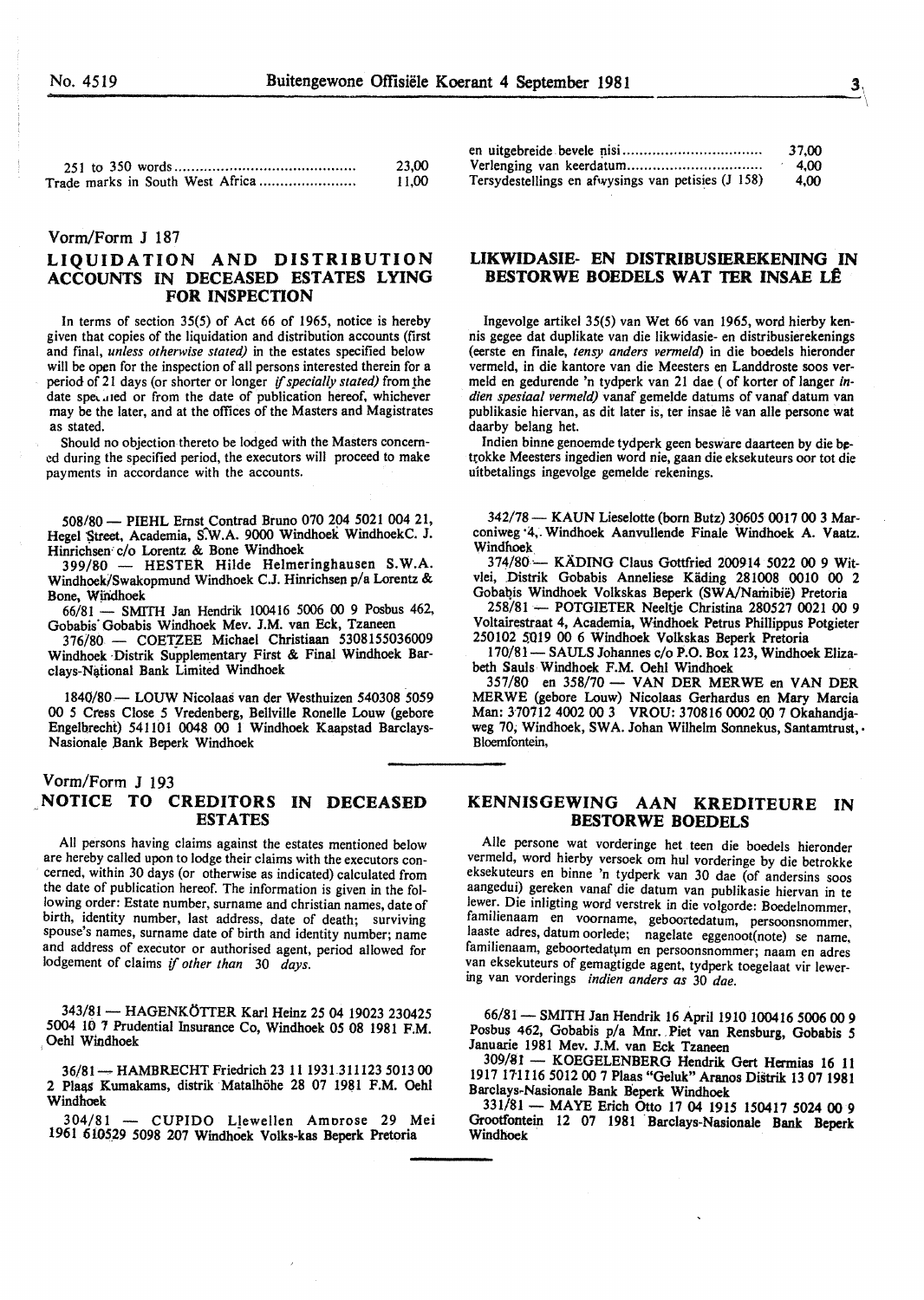# Vonn/Form No. 517

# NOTICE TO CREDITORS IN DECEASED ESTATES

All persons having claims against the estates specified in the schedule, are called upon to lodge their claims with the executors concerned within a period of 30 days (or otherwise as indicated) from the date of publication hereof.

344/81 .- TIRRONEN Toivo Emil 26 September 1920 Passport No. 482013 Elim, Owambo 15.07 1981 Tirronen Tyyne Ester Standard Bank SWA Ltd Windhoek 30 days Windhoek South West Africa

## Vorm/Form 519

## LIQUIDATION AND DISTRIBUTION ACCOUNT IN DE-CEASED ESTATE LYING FOR INSPECTION

In terms of section 35 (5) of Act 66 of 1965 notice is hereby given that the liquidation and distribution account in the Estate specified in the Schedule will be open for the inspection of all persons interested therein for a period of 21 days fromt he date of publication hereof (or otherwise as indicated) at the offices of the Master of the Supreme Court and Magistrate, as stated.

Should no objection thereto be lodged with the Master during the specified period, the Executor will proceed to make payment in ac- cordance therewith.

243/SI- ERASMUS Jacomina Gertruida Elizabeth 351204 0008 00 6 Tsumeb Eerste en Finale Likwidasie en Distribusie rekening. Erasmus Adriaan Stadler 04 09 1981 Windhoek Tsumeb Standard Bank SWA Ltd Windhoek

263/Si-- VAN ZYL Erasmus Johannes 981102 5009 00 3 Keetmanshoop Eerste en Finale Likwidasie en Distribusie Rekening 04 *09* 1981 Windhoek Keetmanshoop Standard Bank SWA Ltd Windhoek

## Vorm/Form 2

# MEETING OF CREDITORS IN SEQUESTRATED ESTATES OR COMPANIES BEING WOUND UP

Pursuant to sections 41 and 42 of the Insolvency Act, 1936, sections 179 and 182 of the Companies Act, 1926, and sections 339 and 366 of the Companies Act. 1973. notice is hereby given that a meeting of creditors will be held in the sequestrated estate or companies being wound up mentioned below, indicating the number of estate/company: the name and description of estate/company; the date. hour and place of meeting and the purpose of meeting.

Meetings in a place in which there is a Master's Office, will be held before the Master: elsewhere they will be held before the Magistrate.

## KENNISGEWING AAN KREDITEURE IN BESTORWE **BOEDELS**

Aile persone wat vorderinge bet teen die boedels in die bylae vermeld, word versoek om sodanige vorderings binne 'n tydperk van 30 dae (of andersins soos aangedui) vanaf die datum van publikasie hiervan by die betrokke eksekuteurs in te lewer.

322/81- BRAND Jasper Johannes 22 November 1899 991122 5003 00 2 Outjo 14 Julie 1981 Brand Petronella Standard Bank SWA Bpk Windhoek 30 dae Windhoek Suidwes-Afrika

#### LIKWIDASIE EN DISTRIBUSIEREKENING IN BESTORWE **BOEDEL WAT TER INSAE LÊ**

lngevolge artikel 35 (5) van Wet 66 van 1965 word hierby kennis gegee dat die likwidasie- en distribusierekening in die Boedel in die Bylae vermeld in die kantore van die Meester van die Hooggeregshof en Landdros soos vermeld vir 'n tydperk van 21 dae vanaf die datum van publikasie hiervan (of andersins soos aangedui) ter insae sal lê vir alle persone wat daarby belang het.

Indien geen besware daarteen by die Meester binne die gemelde tydperk ingedien word nie, sal die eksekuteur tot uitbetaling daarvolgens oorgaan.

295/81 - BRAND Olfma Susanna 931122 0002 00 2 Gobabis Eerste en Finale Likwidasie en Distribusie Rekening 04 09 1981 Windhoek Gobabis Standard Bank SWA Pty Windhoek

80/8t - READ Henry Clifford 211209 5028 00 8 Rundu Eerste en Finale likwidasie- en Distribusierekening 4 September 1981 Windhoek Rundu Standard Bank SWA Bpk Windhoek

176/81- MARAIS Jacob Petrus 041030 5016 00 9 UIS Eerste en Finale Likwidasie- en Distribusierekening Marais Susara Susanna 4 September 1981 Windhoek Kamanjab Standard Bank SWA Bpk Windhoek

# BYEENKOMS VAN SKULDEISERS IN<br>GESEKWESTREERDE BOEDELS OF GESEKWESTREERDE BOEDELS OF MAATSKAPPYE IN LIKWIDASIE

Ingevolge artikels 41 en 42 van die Insolvensiewet, 1936, artikels 179 en 182 van die Maatskappywet, 1926, en artikels 339 en 366 van die Maatskappywet, 1973, word hierby kennis gegee dat 'n byeenkoms van skuldeisers in die gesekwestreerde boedels of maatskappye in likwidasie hieronder vermeld, gehou sal word met aanduiding van die nommer van boedel/maatskappy; die naam en beskrywing van boedel/maatskappy; die datum, uur en plek van byeenkoms en die doel van byeenkoms.

In 'n plek waarin 'n kantoor van 'n Meester is, word die byeenkoms voor die Meester gehou en in ander plekke voor die Landdros.

W6/8I - INSOLVENT ESTATE Gabriël Jacobus Koekemoer Wednesday 23rd September 1981 at 10.00 am at the office of the Master of the Supreme Court Windhoek 2nd Meeting of Creditors for proof of Claims TRUSTEE: I.R. McLaren Trust & Mining Co (Pty) Ltd P.O. Box 82 Windhoek 9000 Trust & Mining Company~(Pty) Ltd Windhoek